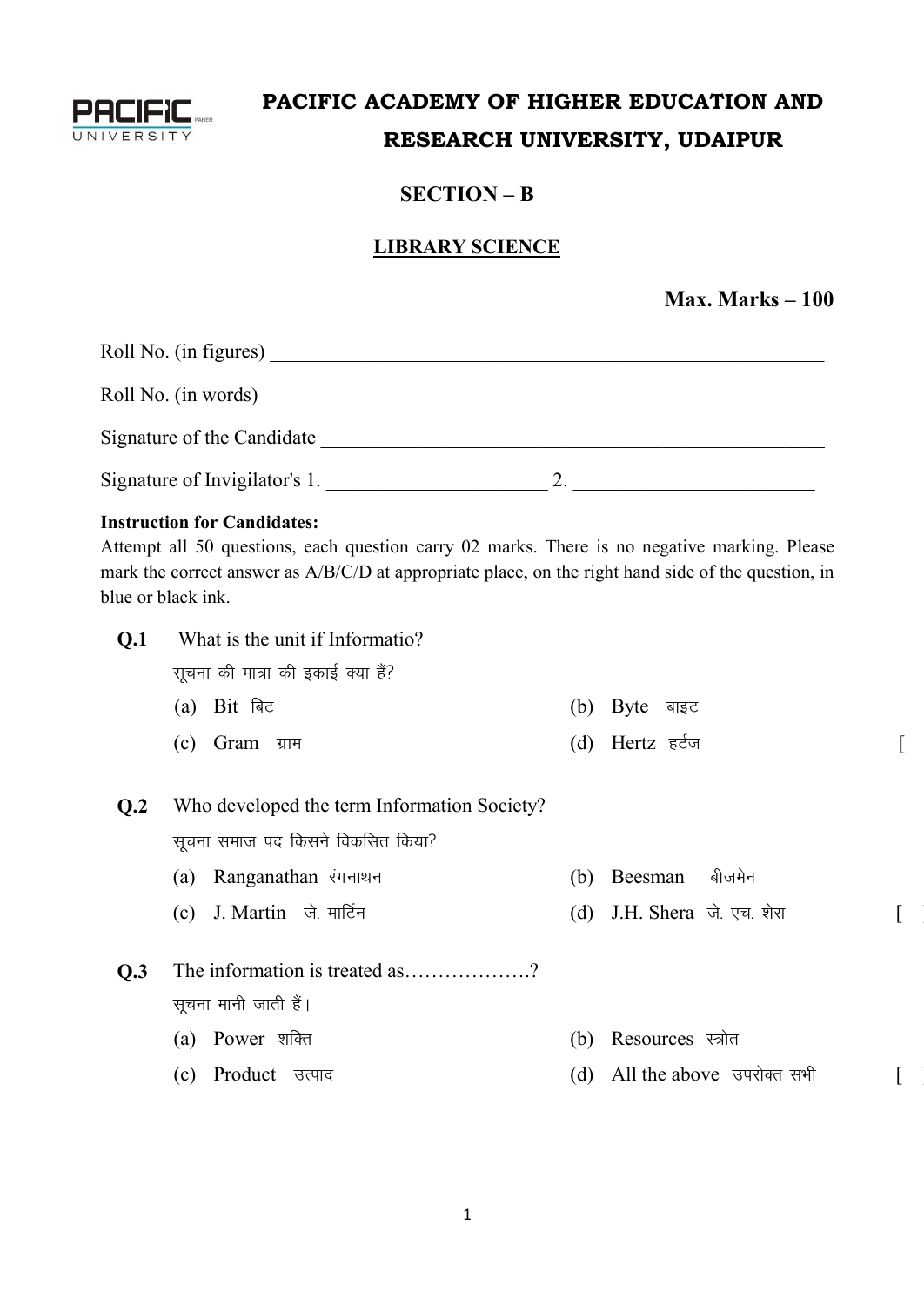| Q.4 | When a committee was appointed to prepare National Policy about Library and                                       |                                                                                      |     |                                  |          |  |  |
|-----|-------------------------------------------------------------------------------------------------------------------|--------------------------------------------------------------------------------------|-----|----------------------------------|----------|--|--|
|     |                                                                                                                   | Information System?                                                                  |     |                                  |          |  |  |
|     | ग्रन्थालय एवं सूचना तंत्र के लिए राष्ट्रीय नीति तैयार करने के लिए समिति कब गठित की गई?                            |                                                                                      |     |                                  |          |  |  |
|     | (a)                                                                                                               | 1980                                                                                 | (b) | 1985                             |          |  |  |
|     | (c)                                                                                                               | 1987                                                                                 | (d) | 1990                             |          |  |  |
| Q.5 |                                                                                                                   | What do you mean by Information Marketing?                                           |     |                                  |          |  |  |
|     |                                                                                                                   | सूचना विपणन से आपका आशय क्या हैं?                                                    |     |                                  |          |  |  |
|     | (a)                                                                                                               | Marketing of Books                                                                   | (b) | Marketing of Library Services    |          |  |  |
|     |                                                                                                                   | पुस्तकों का विपणन                                                                    |     | पुस्तकालय सेवाओं का विपणन।       |          |  |  |
|     | (c)                                                                                                               | Marketing of Library Product & Services                                              | (d) | Marketing of Library Periodicals | $\lceil$ |  |  |
|     |                                                                                                                   | पुस्तकालय उत्पाद एवं सेवाओं को विपणन                                                 |     |                                  |          |  |  |
|     |                                                                                                                   |                                                                                      |     | पुस्तकालय पत्रिकाओं का विपणन     |          |  |  |
| Q.6 |                                                                                                                   | Which Law of Library Services emphasizes on the obligation of State to enact library |     |                                  |          |  |  |
|     |                                                                                                                   |                                                                                      |     |                                  |          |  |  |
|     | legislation?<br>पुस्तकालय विज्ञान के किस नियम के द्वारा राज्यों पद ग्रन्थालय अधिनियम बनाने के लिए दबाव पड़ता हैं। |                                                                                      |     |                                  |          |  |  |
|     | (a)                                                                                                               | First प्रथम                                                                          | (b) | Second द्वितीय                   |          |  |  |
|     | (c)                                                                                                               | Third तृतीय                                                                          | (d) | Fourth चतुर्थ                    |          |  |  |
| Q.7 |                                                                                                                   | What is new name of Library cooperation?                                             |     |                                  |          |  |  |
|     |                                                                                                                   | पुस्तकालय सहयोग का नया नाम क्या हैं?                                                 |     |                                  |          |  |  |
|     | (a)                                                                                                               | Cooperative Library                                                                  | (b) | Library Networking               |          |  |  |
|     |                                                                                                                   | सहकारी ग्रन्थालय                                                                     |     | ग्रन्थालय गठबन्धन (नेटवर्किंग)   |          |  |  |
|     | (c)                                                                                                               | <b>Shared Cataloguing</b>                                                            | (d) | <b>Resource Sharing</b>          |          |  |  |
|     |                                                                                                                   | सहभागी सूचिकरण                                                                       |     | संसाधन साझेदारी                  |          |  |  |
|     |                                                                                                                   | In how many states of India, the Public Library acts have been enacted till now?     |     |                                  |          |  |  |
| Q.8 |                                                                                                                   | भारत के कितने राज्यों में सार्वजनिक ग्रन्थालय अधिनियम अब तक लागू हो चुके हैं।        |     |                                  |          |  |  |
|     |                                                                                                                   |                                                                                      |     |                                  |          |  |  |

- (a) 9 (b) 10
- 
- (c)  $11$   $(d)$   $14$   $[$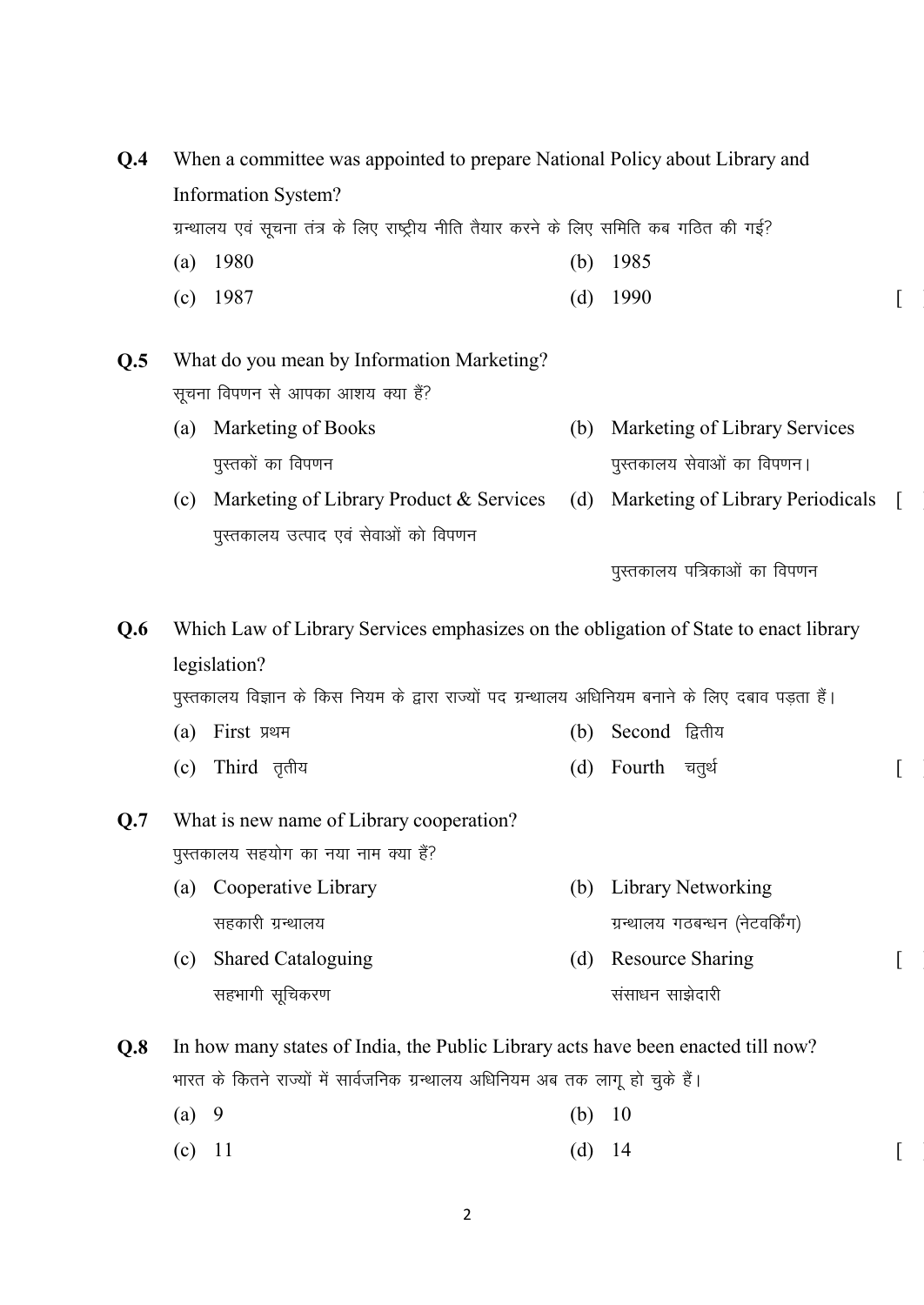| Q.9  | Mobile Services is the part of which service of the library? |                                                                                                               |     |                                       |  |  |
|------|--------------------------------------------------------------|---------------------------------------------------------------------------------------------------------------|-----|---------------------------------------|--|--|
|      | चल ग्रन्थालय सेवा किस पुस्तकालय सेवा का भाग हैं?             |                                                                                                               |     |                                       |  |  |
|      | (a)                                                          | <b>Resources Sharing</b>                                                                                      | (b) | <b>Extension Services</b>             |  |  |
|      |                                                              | संसाधन साझेदारी                                                                                               |     | विस्तार सेवाओं                        |  |  |
|      | (c)                                                          | Inter Library Loan                                                                                            | (d) | Reference Services                    |  |  |
|      |                                                              | अन्त ग्रन्थालय ऋण                                                                                             |     | सन्दर्भ सेवाओं                        |  |  |
| Q.10 |                                                              | When Indian Library Association was established?                                                              |     |                                       |  |  |
|      |                                                              | भारतीय ग्रन्थालय संघ की स्थापना कब हुई थी?                                                                    |     |                                       |  |  |
|      | (a) $1876$                                                   |                                                                                                               | (b) | 1877                                  |  |  |
|      | $(c)$ 1930                                                   |                                                                                                               | (d) | 1933                                  |  |  |
| Q.11 |                                                              | Who categorized information sources into conventional, neo-conventional, non-                                 |     |                                       |  |  |
|      |                                                              | conventional and micro-documents?                                                                             |     |                                       |  |  |
|      |                                                              | सूचना स्त्रोतों को परत्परागत, अपरम्परागत, नव परम्परागत एवं सूक्ष्म प्रलेख के रूप में किसने वर्गीकृत किया हैं? |     |                                       |  |  |
|      | (a)                                                          | <b>Bradford</b><br>ब्रेड फोर्ड                                                                                | (b) | Ranganathan रंगनाथन                   |  |  |
|      | (c)                                                          | Grogan<br>ग्प्रेगन                                                                                            | (d) | Henson<br>हेन्सन                      |  |  |
| Q.12 |                                                              | Guide to literature comes under which category of sources?                                                    |     |                                       |  |  |
|      |                                                              | साहित्य की दिग्दर्शिका कौन सा स्त्रोत है?                                                                     |     |                                       |  |  |
|      |                                                              | (a) Primary Sources प्राथमिक स्त्रोत                                                                          | (b) | Secondary Sources द्वितीयक स्त्रोत    |  |  |
|      |                                                              | (c) Tertiary Sources तृतीयक स्त्रोत                                                                           |     | (d) Reference Sources सन्दर्भ स्त्रोत |  |  |
| Q.13 |                                                              | Glossary, Lexicon, The squrus and Vocabulary are the term which can be used form                              |     |                                       |  |  |
|      | which soruce?                                                |                                                                                                               |     |                                       |  |  |
|      |                                                              | ग्लोसरी, लेक्सीकोन, थिसोरस एवंम् वोकाबुलरी उमदी पदों को किस स्त्रोत के रूप में जाना जाता हैं?                 |     |                                       |  |  |
|      | (a)                                                          | Encyclopedia विश्वकोश                                                                                         | (b) | Dictionary शब्दकोश                    |  |  |
|      | (c)                                                          | Directory निर्देशिका                                                                                          | (d) | Year book  वार्षिकी                   |  |  |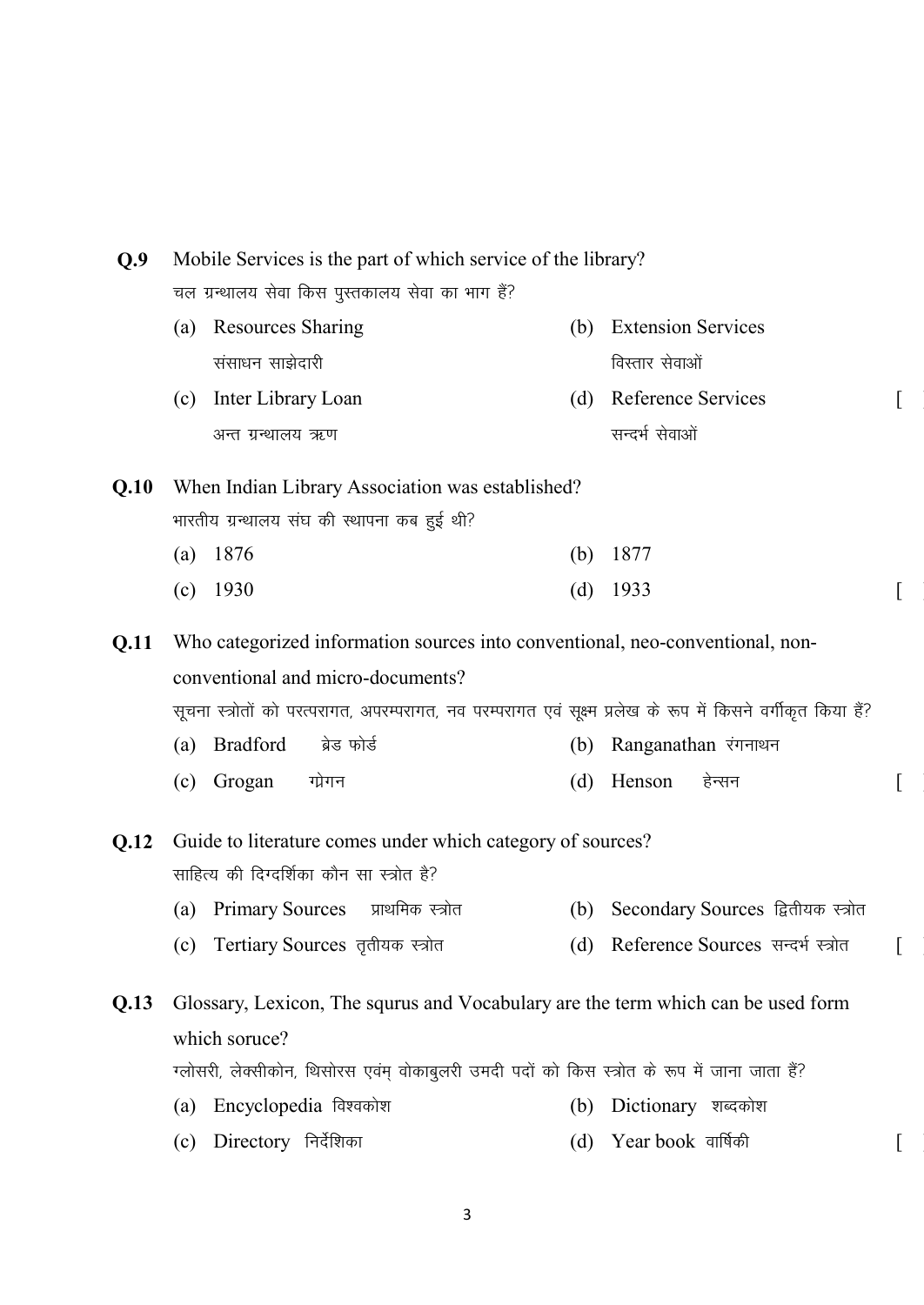| Q.14 | Who is the publisher of Indian Science Abstracts? |                                                                                 |     |                           |  |
|------|---------------------------------------------------|---------------------------------------------------------------------------------|-----|---------------------------|--|
|      |                                                   | इण्डियन सांइस एब्सट्रेक्टस का प्रकाशन कौन करता हैं?                             |     |                           |  |
|      |                                                   | (a) ILA आई. एल. ए.                                                              | (b) | INSDOC इन्सडॉक            |  |
|      |                                                   | (c) $DST$ डी एस टी                                                              | (d) | DESIDOC डेसीडाक           |  |
| Q.15 |                                                   | Presently mostly databases are abailable?                                       |     |                           |  |
|      |                                                   | वर्तमान समय में मुख्य रूप से डेटाबेस उपलब्ध हैं?                                |     |                           |  |
|      |                                                   | (a) Online ऑन लाईन                                                              |     | (b) CD-ROM सी.डी. रोम     |  |
|      |                                                   | (c) DVD-ROM डी.वी.डी. रोम                                                       | (d) | All the above उपरोक्त सभी |  |
| Q.16 |                                                   | Organisation of Information and knowledge is done in the libraries by which     |     |                           |  |
|      |                                                   | technique?                                                                      |     |                           |  |
|      |                                                   | सूचना एवं ज्ञान का व्यवस्थापन पुस्तकालयों में किस तकनीक के द्वारा किया जाता है? |     |                           |  |
|      |                                                   | (a) Cataloging प्रसूचीकरण                                                       | (b) | Classification वर्गीकरण   |  |
|      |                                                   | (c) Documentation प्रलेखन                                                       | (d) | Acquisition अर्जन         |  |
| Q.17 |                                                   | APUPA pattern is related with which process?                                    |     |                           |  |
|      |                                                   | अपूपा विधि किससे सम्बन्धित हैं?                                                 |     |                           |  |
|      |                                                   | (a) Classification वर्गीकरण                                                     | (b) | Cataloging प्रसूचीकरण     |  |
|      |                                                   | (c) Documentation प्रलेखन                                                       | (d) | Photocopying प्रतिलिपिकरण |  |
| Q.18 |                                                   | Who invented PRECIS?                                                            |     |                           |  |
|      |                                                   | प्रेसिस का अविष्कार किसने किया?                                                 |     |                           |  |
|      | (a)                                               | S.R. Ranganathan एस.आर. रंगनाथन                                                 |     | (b) C.A. Cutter सी.ए. कटर |  |
|      |                                                   | (c) K.N. Raj के.एन. राज                                                         | (d) | Derik Austin डेरेक आस्टीन |  |
| Q.19 |                                                   | Which name is given to controlled vocabulary?                                   |     |                           |  |
|      |                                                   | नियन्त्रित शब्दावली को क्या नाम दिया जाता है?                                   |     |                           |  |
|      | $\left( a\right)$                                 | Dictionary शब्दकोष                                                              | (b) | Classification वर्गीकरण   |  |
|      | (c)                                               | Thesaurus थिसोरस                                                                | (d) | Documentation प्रलेखन     |  |

4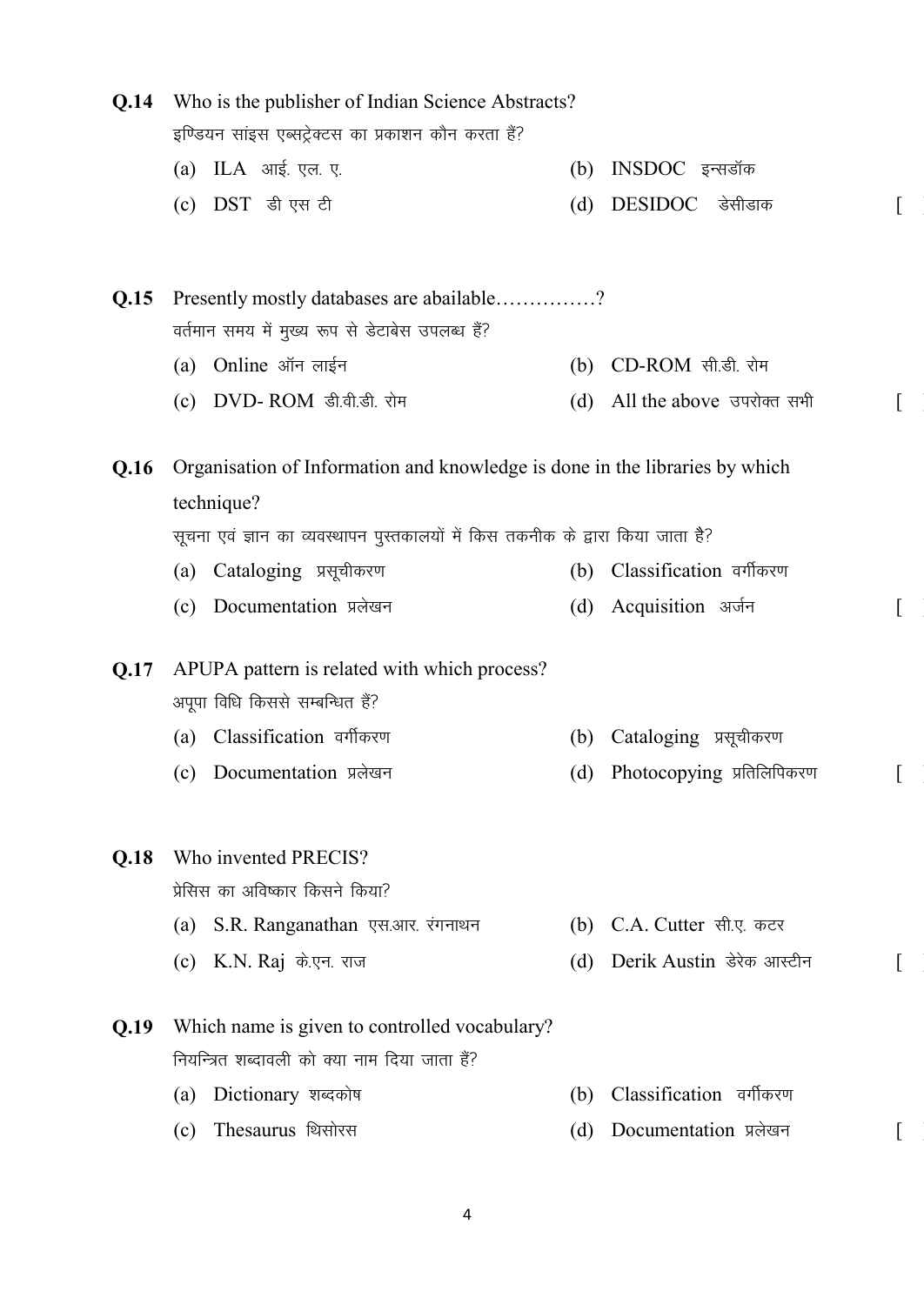| Q.20 |     | The Structure of CCF is based on?                                                     |     |                               |  |
|------|-----|---------------------------------------------------------------------------------------|-----|-------------------------------|--|
|      |     | सी.सी.एफ की संरचना आधारित हैं?                                                        |     |                               |  |
|      |     | (a) ISO 2709 आई.एस.ओ. 2709                                                            |     | (b) ISO 99 आई.एस.ओ. 99        |  |
|      | (c) | ISO 2000 आई.एस.ओ. 2000                                                                | (d) | ISO 2011 आई.एस.ओ. 2011        |  |
|      |     |                                                                                       |     |                               |  |
|      |     |                                                                                       |     |                               |  |
| Q.21 |     | When AACR-II came out?                                                                |     |                               |  |
|      |     | ए.ए.सी. आर- II कब अस्तित्व में आया?                                                   |     |                               |  |
|      | (a) | 1908                                                                                  | (b) | 1934                          |  |
|      | (c) | 1967                                                                                  | (d) | 1978                          |  |
| Q.22 |     | Which organization developed the MARC format?                                         |     |                               |  |
|      |     | किस संगठन ने मार्क स्वरूप को विकसित किया?                                             |     |                               |  |
|      | (a) | <b>British Library</b>                                                                | (b) | Library of congress           |  |
|      |     | ब्रिटीश लाईब्रेरी                                                                     |     | लाईब्रेरी ऑफ काग्रेंस         |  |
|      | (c) | UNESCO यूनेस्को                                                                       | (d) | ALA ए.एल.ए.                   |  |
| Q.23 |     | What is the main base of Library?                                                     |     |                               |  |
|      |     | पुस्तकालय का मुख्य आधार क्या हैं?                                                     |     |                               |  |
|      |     | (a) Catalogue                                                                         |     | (b) Library Building          |  |
|      |     | प्रसूचीकरण                                                                            |     | पुस्तकालय भवन                 |  |
|      | (c) | Staff                                                                                 | (d) | <b>Collection Development</b> |  |
|      |     | कर्मचारी                                                                              |     | संग्रह विकास                  |  |
| Q.24 |     | The principle of Right book to the right reader at the right time is related to which |     |                               |  |
|      |     | subject?                                                                              |     |                               |  |

उपयुक्त समय पर उपयुक्त पाठक को उपयुक्त पुस्तक उपलब्ध कराने का सिद्वान्त किस विषय से सम्बन्धित हैं?

- (a) Classification वर्गीकरण (b) Reference Services सन्दर्भ सेवा
- (c) Book Selection पुस्तक चयन (d) Documentation प्रलेखन [
- **Q.25** Check card is prepared in which system?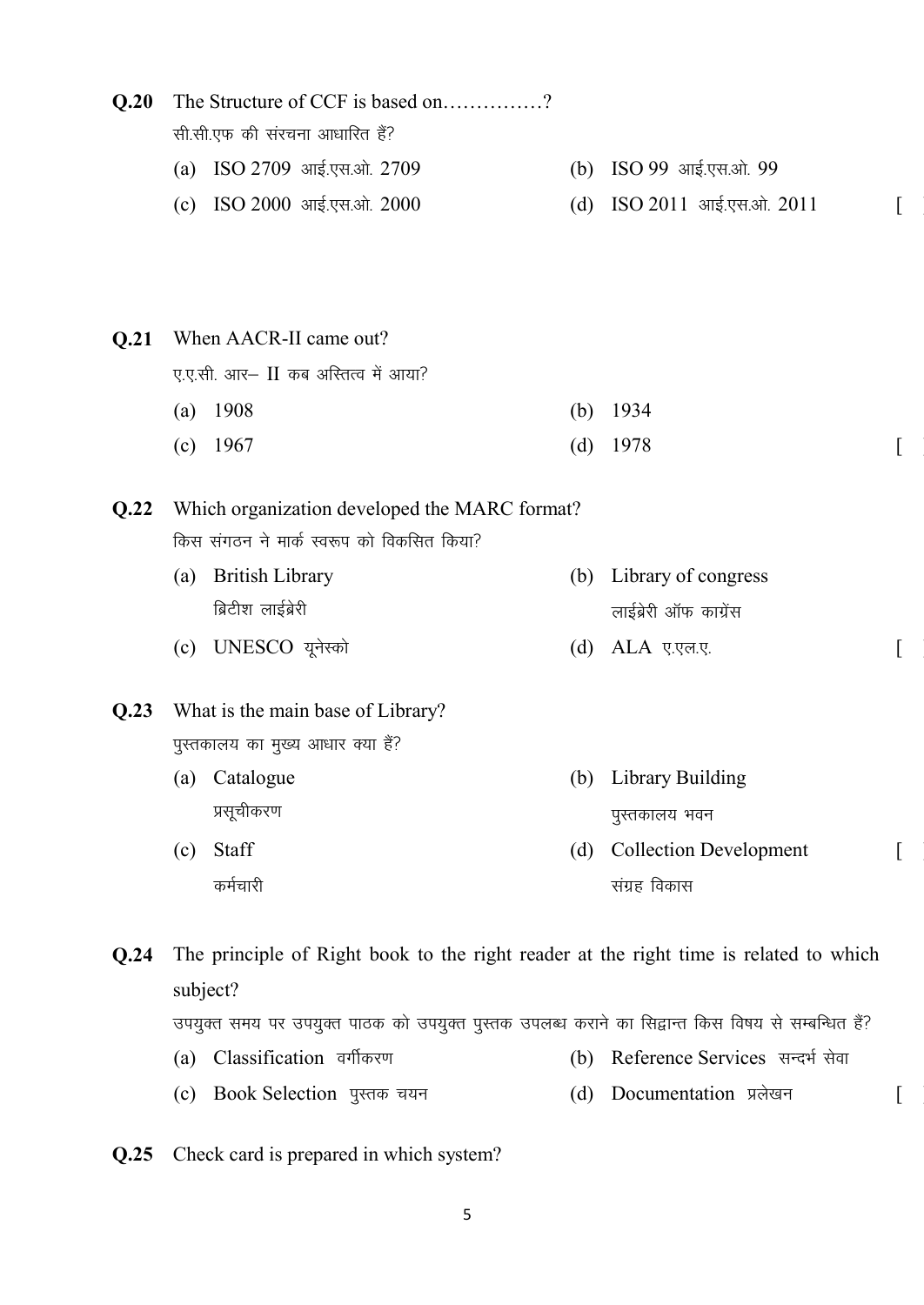चैक कार्ड किस प्रणाली में बनाया जाता हैं?

- (a) One Card System एक पत्रक प्रणाली
- (c) Three Card System त्रि पत्रक प्रणाली
- (b) Two Card System द्रि पत्रक प्रणाली
- (d) Four Card System चार पत्रक प्रणाली

 $\lceil$ 

 $\lceil$ 

 $\lceil$ 

**Q.26** Which is the main record of library? पुस्तकालय का प्रमुख अभिलेख क्या हैं? (a) Catalogue सूचि (b) Accession Register परिग्रहण रजिस्टर (c) Shelf list निधानी सूचि (d) Collection Register संग्रह रजिस्टर **Q.27** How many digits in ISBN Number? आई. एस. बी. एन. संख्या में कितने अंक होते हैं? (a) 8 (b) 10 (c) 11  $(d)$  12  $[$ **Q.28** What is a budget? बजट का क्या आशय हैं? (a) Annual Estimate of Income आय का वार्षिक अनुमान (b) Annual Estimate of Expenditure व्यय का वार्षिक अनुमान

- (c) Annual Estimate of Income & Expenditure आय $-$  व्यय का वार्षिक अनुमान
- (d) Annual Estimate of Finance वित्त का वार्षिक अनुमान
- **Q.29** Which library started cataloguing in publication programme? कैटालॉगिग इन पब्लिकेशन (CIP) कार्यक्रम किस पुस्तकालय ने प्रारम्भ किया था?
	- (a) Library of Congress लाईब्रेरी ऑफ कांग्रेस (b) British Museum ब्रिटीश म्यूजियम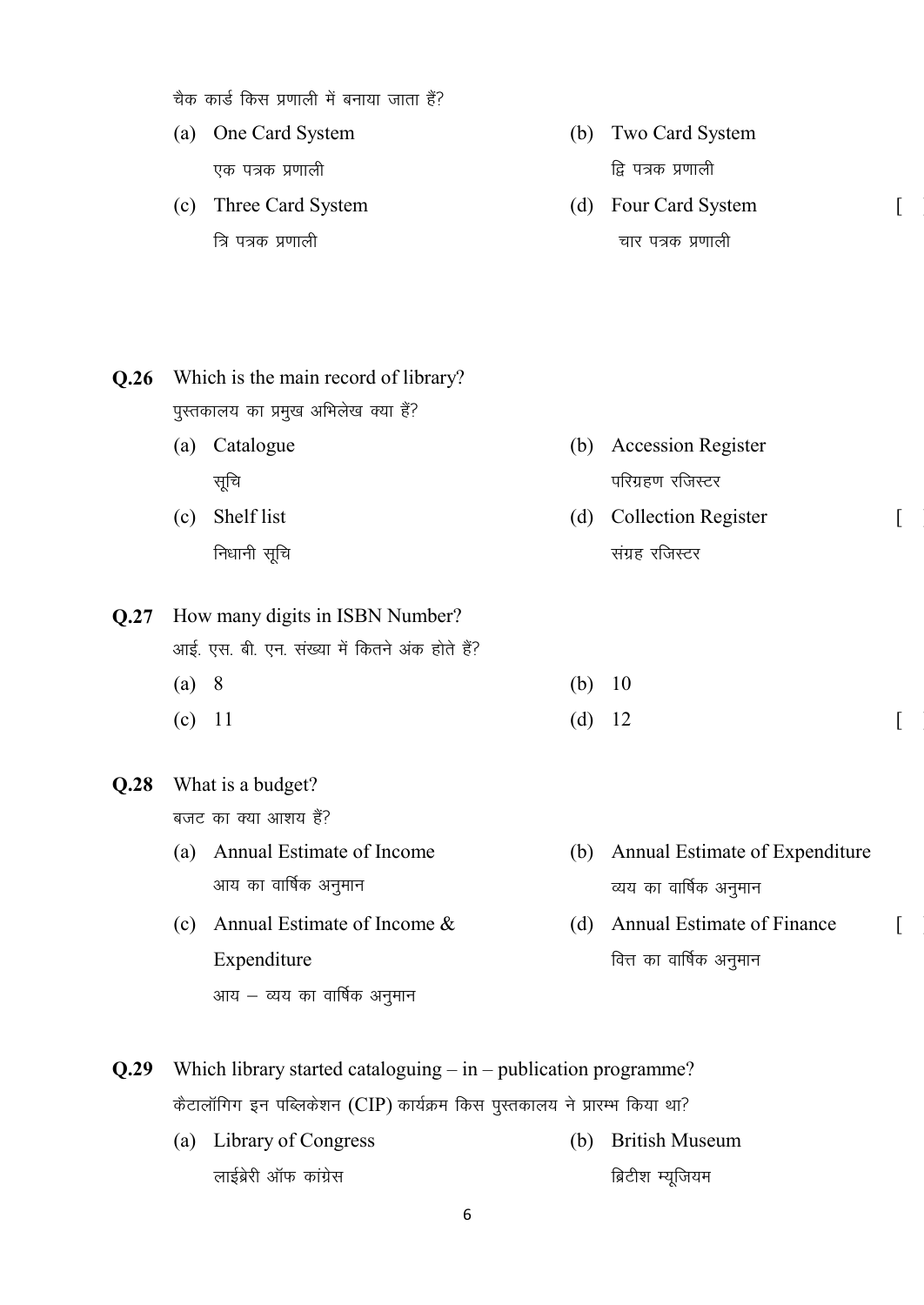|      | (c) | Imperial Library                                             | (d) | National Library of India                |  |
|------|-----|--------------------------------------------------------------|-----|------------------------------------------|--|
|      |     | इम्पीरियल लाईब्रेरी                                          |     | भारत का राष्ट्रीय ग्रन्थालय              |  |
| Q.30 |     | How many types of Switching Systems established?             |     |                                          |  |
|      |     | स्विचिंग प्रणाली कितने प्रकार से स्थापित की जाती हैं?        |     |                                          |  |
|      |     | $(a)$ Two<br>दो                                              | (b) | Four<br>चार                              |  |
|      | (c) | Five<br>पाँच                                                 | (d) | Three तीन                                |  |
| Q.31 |     | Which facility is not available in E-mail services?          |     |                                          |  |
|      |     | ई—मेल सेवा में कौन सी सुविधा उपलब्ध नहीं होती हैं?           |     |                                          |  |
|      | (a) | Forwarding of Mail                                           | (b) | Store of Mail for delayed                |  |
|      |     | सन्देश को आगे भेजना                                          |     | delivery                                 |  |
|      |     |                                                              |     | यदि आपूर्ति में देरी हो जाये तो उसे रोके |  |
|      |     |                                                              |     | रखना।                                    |  |
|      | (c) | Preparation of Many copies of the mail                       | (d) | Delivery of message to the user          |  |
|      |     | सन्देश की अनेक प्रतियाँ तैयार करना।                          |     | at his home.                             |  |
|      |     |                                                              |     | सन्देश की सूचना उपयोक्ता के घर           |  |
|      |     |                                                              |     | भेजना।                                   |  |
| Q.32 |     | Which service is not provided through Networking?            |     |                                          |  |
|      |     | नेटवर्किंग के माध्यम से कौन सी सेवा प्रदान नहीं की जाती हैं? |     |                                          |  |
|      | (a) | E-Mail ई–मेल                                                 | (b) | Voice Mail ध्वनि – मेल                   |  |
|      | (c) | Videotex वीडियो टेक्स                                        | (d) | Reference Service सन्दर्भ सेवा           |  |
| Q.33 |     | Who invented OSI Model?                                      |     |                                          |  |
|      |     | ओ.एस.आई मॉडल का अविष्कार किसने किया?                         |     |                                          |  |
|      | (a) | BSO बी.एस.ओ                                                  | (b) | ISI आई एस आई                             |  |
|      |     | (c) ISO आई एस ओ                                              | (d) | FDI एफ डी आई                             |  |
|      |     |                                                              |     |                                          |  |

**Q.34** What is the new name of DELNET?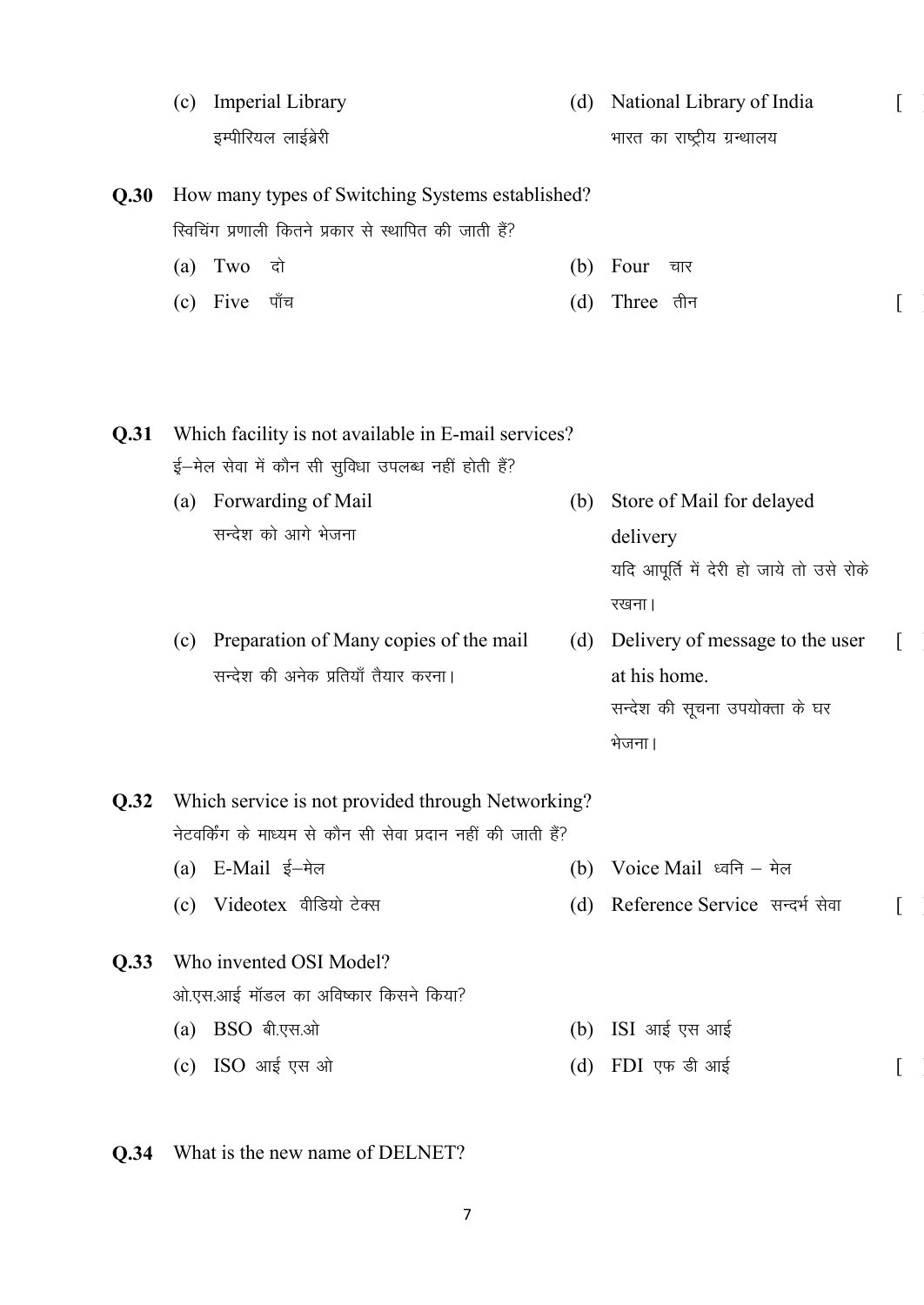डैलनेट का नया नाम क्या हैं?

(a) Delhi Library Network देहली लाईब्रेरी नेटवर्क (b) Delhi Network देहली नेटवर्क

 $\lceil$ 

- (c) Delivery Libraries Network देहली लाईब्रेरीज नेटवर्क (d) Developing Libraries Network डवलपिंग लाईब्रेरीज नेटवर्क
- **Q.35** When INFLIBNET was established? इनफिलबनैट की स्थापना कब हुई थी?
	- (a) 1980 (b) 1986
	- (c)  $1989$   $(d)$   $1991$   $\boxed{\phantom{2}$

| <b>Q.36</b> JANET is the network of which country? |                   |  |
|----------------------------------------------------|-------------------|--|
| जनैट किस देश का नेटवर्क हैं?                       |                   |  |
| (a) India भारत                                     | $(b)$ USA अमेरिका |  |
| (c) $UK$ ब्रिटेन                                   | $(d)$ Japan जापान |  |

- **Q.37** Which type of network is BONET? बोनेट किस प्रकार का नेटवर्क हैं?
	- (a)  $LAN$  लैन (b)  $WAN$  वैन
	- $\begin{bmatrix} \text{c} \end{bmatrix}$  MAN मैन  $\begin{bmatrix} \text{d} \end{bmatrix}$  Simple सरल
- **Q.38** Vast collection of information in WWW is? वेब पर सूचना का विशाल संग्रह है? (a) Web Page वेब पेज
	- (c) Information Page सूचना पेज (d) Service Page सर्विस पेज

**Q.39** In which year Imperial library named National Library of India? इम्पीरियल लाईब्रेरी को किस वर्ष में भारत का राष्ट्रीय ग्रन्थालय का नाम दिया गया?

- (a) 1930 (b) 1936 (c) 1941 (d) 1948 [ ]
- **Q.40** How many national libraries are functioning in India? भारत में कितने राष्ट्रीय ग्रन्थालय कार्य कर रहे हैं?
	- (a) Three तीन  $\qquad$  (b) Four चार
	- (c) Five  $\mathbf{u}^{\dagger}$  and  $\mathbf{u}$  (d) Six  $\mathbf{v}$ :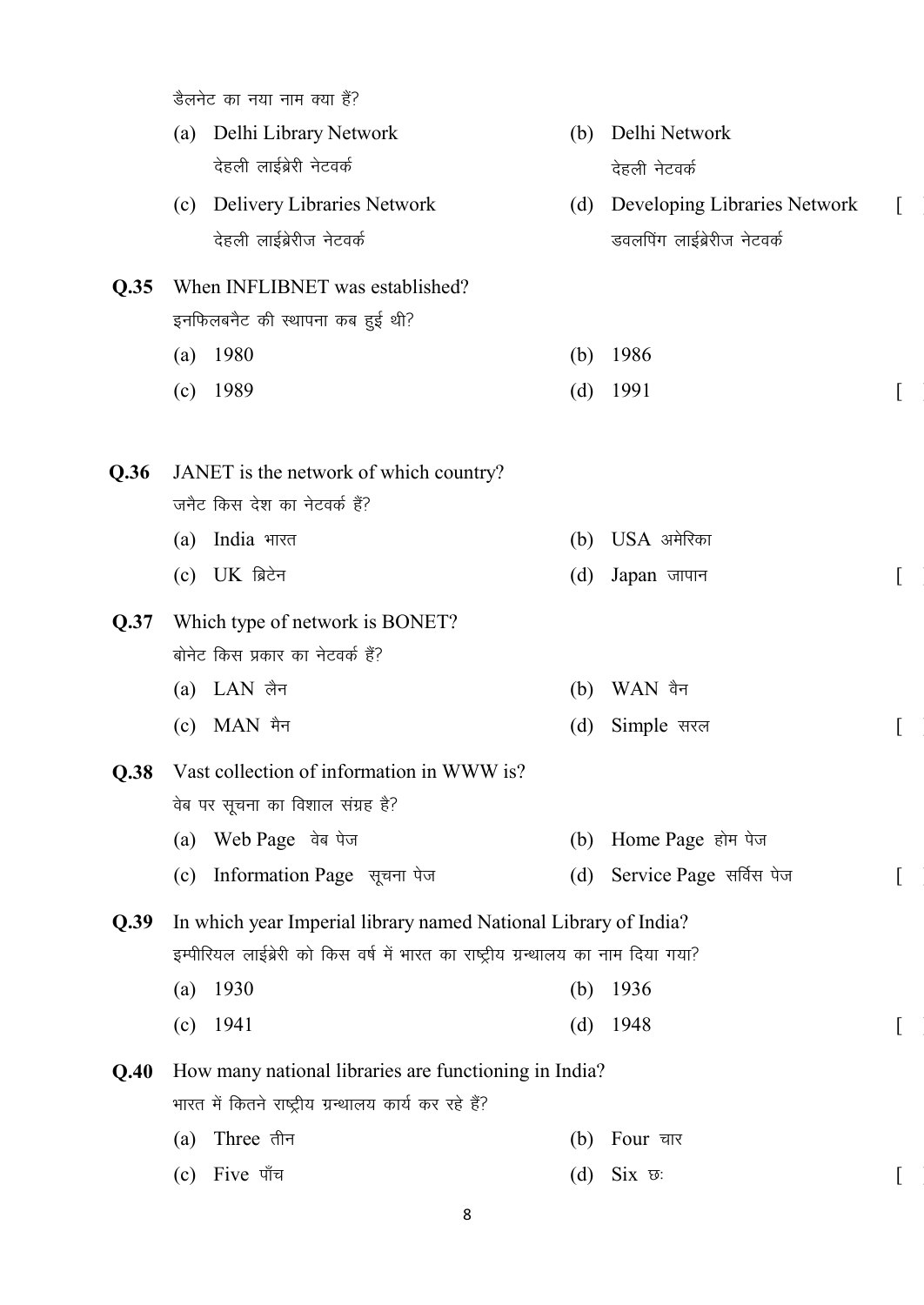|      |     | कौन – सा डिजीटल लाईब्रेरी के लिए प्रयोग नहीं किया जाता हैं। |     |                                    |                  |
|------|-----|-------------------------------------------------------------|-----|------------------------------------|------------------|
|      | (a) | Electronic Library                                          | (b) | Virtual Library                    |                  |
|      |     | इलेक्ट्रोनिक लाईब्रेरी                                      |     | वर्चुअल लाईब्रेरी                  |                  |
|      | (c) | Computer Library                                            | (d) | Desktop Library                    | $\left[ \right]$ |
|      |     | कम्प्यूटर लाईब्रेरी                                         |     | डेस्कटाप लाईब्रेरी                 |                  |
|      |     |                                                             |     |                                    |                  |
|      |     |                                                             |     |                                    |                  |
|      |     |                                                             |     |                                    |                  |
|      |     |                                                             |     |                                    |                  |
| Q.42 |     | Other name of Virtual library are?                          |     |                                    |                  |
|      |     | काल्पनिक ग्रन्थालय के अन्य नाम हैं।                         |     |                                    |                  |
|      | (a) | Document less library                                       | (b) | Library without wall               |                  |
|      |     | प्रलेख रहित ग्रन्थालय                                       |     | बिना दिवारों का ग्रन्थालय          |                  |
|      |     | (c) Paper less library                                      | (d) | All the above                      |                  |
|      |     | कागज विहीन ग्रन्थालय                                        |     | उपरोक्त सभी                        |                  |
| Q.43 |     | Modern library should be a ?                                |     |                                    |                  |
|      |     | नवीन ग्रन्थालय होने चाहिए?                                  |     |                                    |                  |
|      |     | (a) Collection oriented संगह अनूकूल                         |     | (b) Staff oriented कर्मचारी अनूकूल |                  |
|      | (c) | Book oriented पुस्तक अनूकूल                                 | (d) | User oriented पाठक अनूकूल          |                  |
| Q.44 |     | Who said that library is the heart of Institution?          |     |                                    |                  |
|      |     | किसने कहा था कि ग्रन्थालय संस्था का हृदय होता हैं?          |     |                                    |                  |
|      | (a) | D.S. Kothari                                                | (b) | C.D. Deshmukh                      |                  |
|      |     | डी.एस. कोठारी                                               |     | सी.डी. देशमुख                      |                  |
|      | (c) | S. Radhkrishnan                                             | (d) | Modaliar                           |                  |
|      |     | एस. राधाकृष्णन                                              |     | मुदालियर                           |                  |
| Q.45 |     | The term Library is made of which word?                     |     |                                    |                  |
|      |     | लाईब्रेरी पद किस से बना हैं?                                |     |                                    |                  |
|      | (a) | Liber लिबर                                                  | (b) | Libra लिब्रा                       |                  |
|      | (c) | Libeo लिब्रो                                                | (d) | Libri लिब्री                       |                  |
|      |     |                                                             |     |                                    |                  |

**Q.41** Which name cannot be used to a digital library?

9